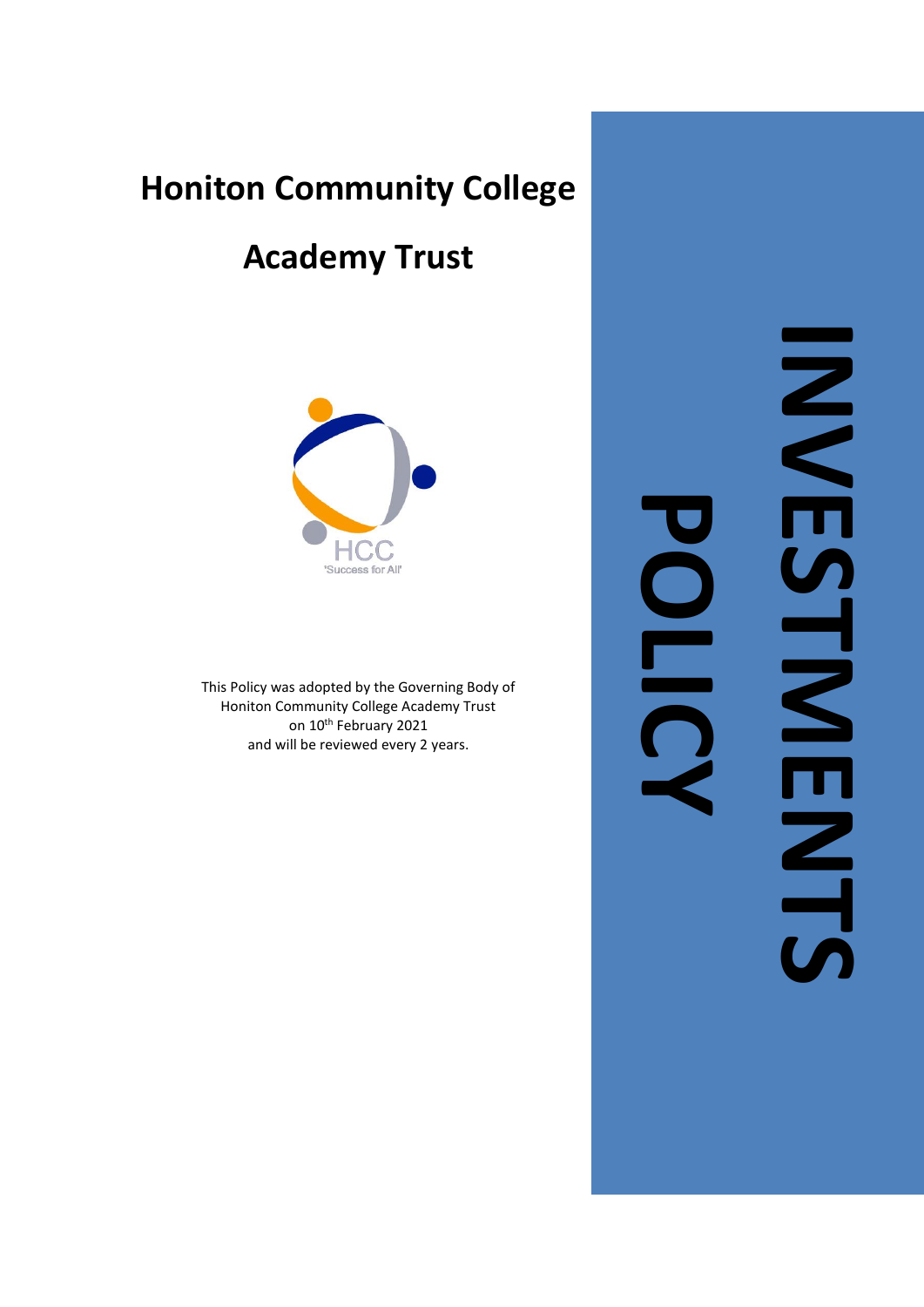## **Introduction**

This policy is written in light of the Charity Commissioners' guidance "Investment of Charitable Funds" which states "We strongly recommend that charity trustees decide on an investment policy for their charity, record it clearly in writing, and keep it under review".

The investment policy should address the following considerations:-

- The need for enough resources for the charity to carry out its present and future activities effectively;
- The level of acceptable risk and how to manage it; and
- The charity's stance on ethical investment, if any

Many charities have surplus funds not needed to fund their immediate charitable activities; this can be for a variety of reasons for example:- successful grant applications, fortuitous income or through planned annual targets.

The College should aim to keep enough liquid working capital available to cover 6 weeks operations. Funds in excess of this figure should be invested in accordance with the directive below.

## **General Objectives**

In order to maximise income and make best use of available surplus resources to generate extra income the Governors will need to adopt the following objectives:-

- Managing cash flow in order to balance investment and immediate income requirements enabling the Academy to carry out its purposes effectively in the short term.
- Maintaining and, if possible enhancing the value of the investment of unrestricted funds to help carry out its purposes in the longer term.
- Income from investments is to be used for furthering the Academy's aims.

Ensure the Academy is only exposed to low risk investments.

The investments are to be managed by the Director of Finance and Resources.

## **Investment Guidelines**

### **Asset Mix**

In general, the cash shall be invested in short term investment accounts, with an average duration of less than one year.

It is *desirable* that the selection of the portfolio take into consideration the UK Financial Services Compensation Scheme (FSCS) insurance coverage and that no more than £85,000.00 shall be placed with any one individual financial institution without the authorisation of the Resources Committee.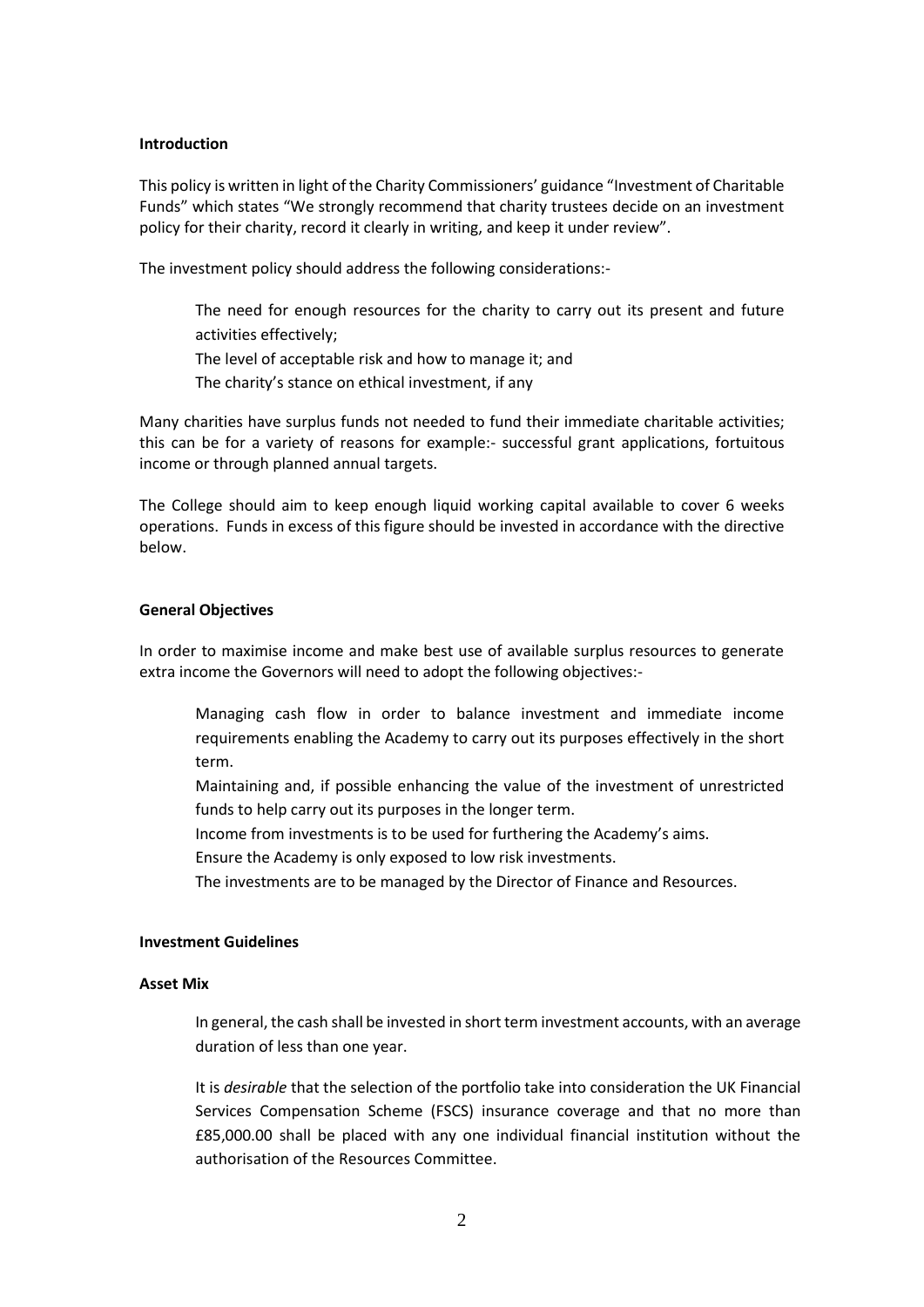Where a deposit is to be placed with a financial institution not covered by the FSCS then the organisation must be rated AAA by Fitch ratings.

#### **Permissible Investments**

HCC shall follow Generally Accepted Accounting Practices (GAAP) in regards to purchasing investments and are made at the initiation of The Resources Committee who willsolicit the Director of Finance and Resources proposals typically in short-term certificate of deposits, after working capital needs are determined.

The assets under the Director of Finance and Resources supervision shall be invested in a manner that is consistent with generally accepted standards of fiduciary responsibility. The safeguards which would guide a prudent person shall be observed. All transactions undertaken on behalf of the Academy shall be for the sole benefit of the Academy.

The following security classifications are permissible and suitable investments for the purpose of managing the assets:

## **Cash Reserve**

The agreed reserves should be invested in interest bearing securities, free from risk of loss, price fluctuation and instantly saleable. The reserves shall be invested in interest bearing bank accounts with a withdrawal notice period of less than one year or invested in individual fixed income securities such as bank investment accounts, Certificates of Deposit, U.K Treasury Bonds, and other similar instruments with less than one year to maturity.

#### **Other Securities**

Will only be permissible with prior approval of the Finance Committee.

### **Non-Permitted Investments and Transactions**

The Director of Finance and Resources may not concentrate more than 10% of the portfolio in any security or issue other than Agencies of the UK Government, or bank account investments or money market instruments described above. Derivatives will not be permissible investments in this portfolio.

## **Financial Services Compensation Scheme**

Guidance on the Charity Commission website states that although the FSCS does not specifically mention charities it does appear that charities are covered by the Scheme to the same extent as other organisations and individuals. Where investments are held with more than one FSA authorised institution the first £85,000 held with each is protected under the Scheme. From the financial risk perspective there is then a clear advantage to spreading investments across different FSA authorised financial institutions.

### **Investment Decision**

External advise, if sought should be sourced from nationally recognised bodies i.e. Banks, to